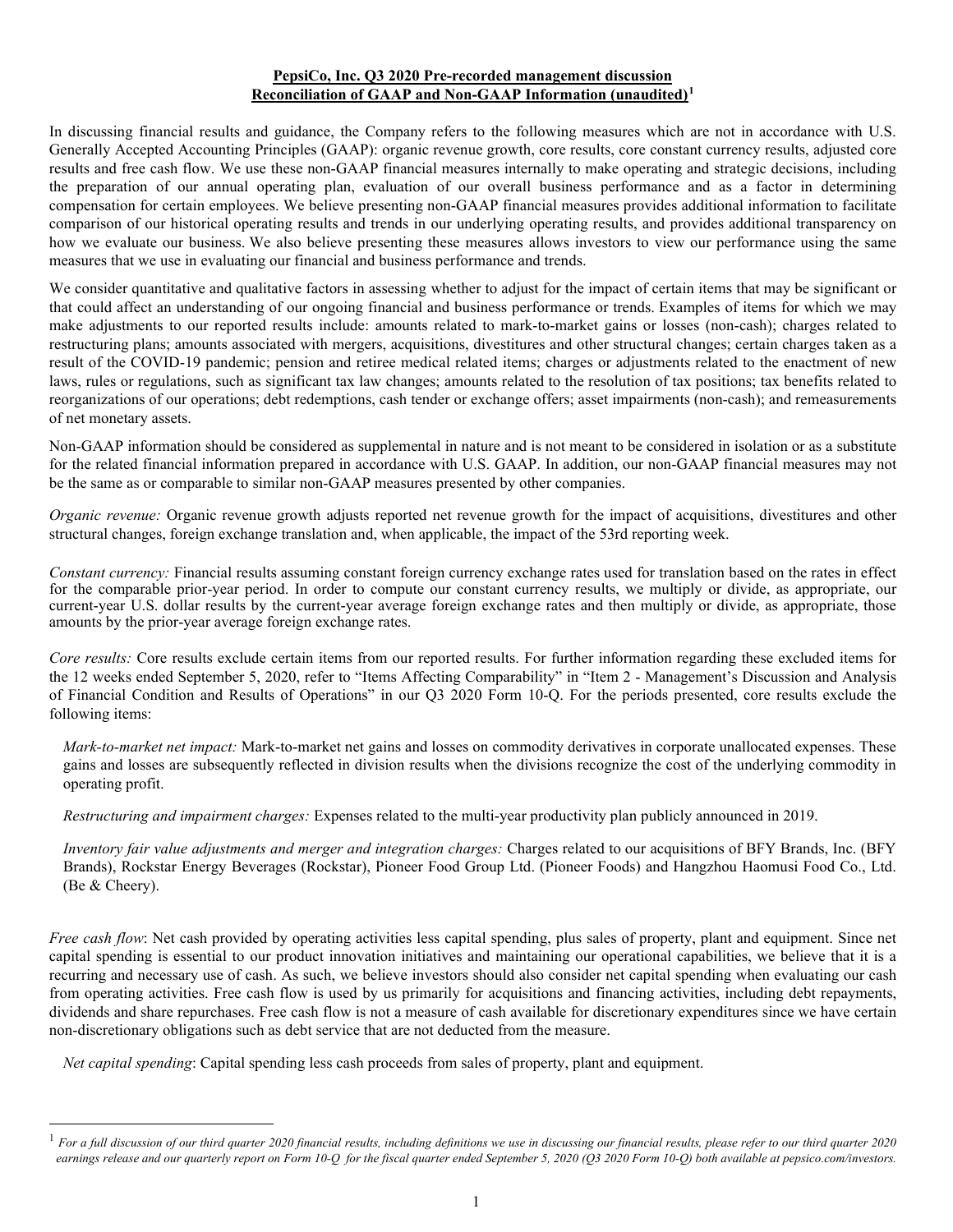*Adjusted Core Operating Margin: A*djusted core operating margin performance further adjusts core operating margin for certain charges taken as a result of COVID-19 pandemic, including incremental allowances for expected credit losses, upfront payments to customers, inventory write-downs and product returns, employee compensation expense, employee protection costs and certain other charges. For further information regarding these excluded charges for the 12 weeks ended September 5, 2020, refer to "Our Divisions" in Note 1 to our condensed consolidated financial statements in our Q3 2020 Form 10-Q.

*2020 guidance:* Our 2020 organic revenue growth guidance excludes the impact of acquisitions, divestitures and other structural changes and foreign exchange translation. Our 2020 core effective tax rate guidance and 2020 core EPS guidance exclude the mark-tomarket net impact included in corporate unallocated expenses and restructuring and impairment charges. We are unable to reconcile our full year projected 2020 organic revenue growth to our full year projected 2020 reported net revenue growth because we are unable to predict the occurrence or impact of any acquisitions, divestitures or other structural changes. We are also not able to reconcile our full year projected 2020 core effective tax rate to our full year projected 2020 reported effective tax rate and our full year projected 2020 core EPS to our full year projected 2020 reported EPS because we are unable to predict the mark-to-market net impact on commodity derivatives due to the unpredictability of future changes in commodity prices. Therefore, we are unable to provide a reconciliation of these measures.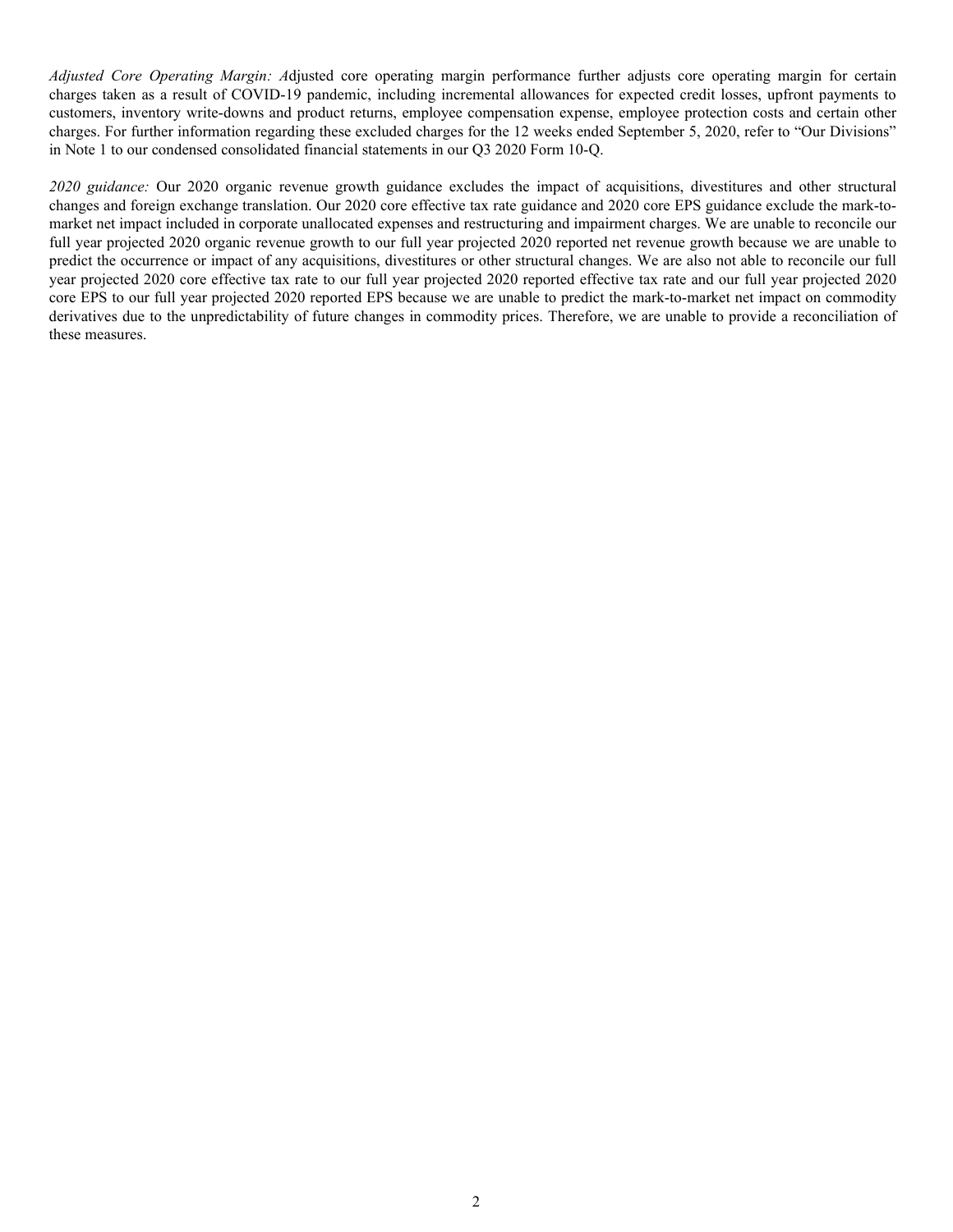### **PepsiCo, Inc. and Subsidiaries Reconciliation of GAAP and Non-GAAP Information (unaudited)**

| PepsiCo Net Revenue Growth Reconciliation | 12 Weeks Ended     |               |  |  |
|-------------------------------------------|--------------------|---------------|--|--|
|                                           | 9/5/2020           | 6/13/2020     |  |  |
| Reported net revenue growth               | $\frac{0}{0}$      | $\frac{0}{0}$ |  |  |
| Impact of:                                |                    |               |  |  |
| Foreign exchange translation              |                    | 4             |  |  |
| Acquisitions and divestitures             | (3)                |               |  |  |
| Organic revenue growth                    | $\frac{0}{0}$<br>4 |               |  |  |

| <b>Net Revenue Growth Reconciliation</b>         | 12 Weeks Ended 9/5/2020                      |                                    |                                  |                                                  |  |
|--------------------------------------------------|----------------------------------------------|------------------------------------|----------------------------------|--------------------------------------------------|--|
|                                                  |                                              |                                    |                                  |                                                  |  |
|                                                  | Reported %<br>Change,<br><b>GAAP</b> Measure | Foreign<br>exchange<br>translation | Acquisitions and<br>divestitures | Organic %<br>Change, Non-<br><b>GAAP</b> Measure |  |
| Frito-Lay North America (FLNA)                   | $7\%$                                        |                                    | (1)                              | $6\%$                                            |  |
| Quaker Foods North America (QFNA)                | $6\%$                                        |                                    |                                  | $6\%$                                            |  |
| PepsiCo Beverages North America<br>(PBNA)        | $6\%$                                        |                                    | (2.5)                            | $3\%$                                            |  |
|                                                  |                                              |                                    |                                  |                                                  |  |
| North America                                    | MSD%                                         |                                    | (LSD)                            | MSD%                                             |  |
| International                                    | $4\%$                                        | 6                                  | (6)                              | $4\%$                                            |  |
| Global snacks and food                           | $7\%$                                        | $\overline{4}$                     | (5)                              | $6\%$                                            |  |
| Global beverages                                 | $4\%$                                        | 1                                  | (2)                              | $3\%$                                            |  |
| International division snacks                    | $7\%$                                        | 8                                  | (9)                              | $5\%$                                            |  |
| International division beverages                 | (1)%                                         | 3                                  | (1)                              | $2\%$                                            |  |
| International developed markets                  | 10 %                                         | (2)                                |                                  | 8 %                                              |  |
| International developing and emerging<br>markets | $2\%$                                        | 9                                  | (8)                              | $2\%$                                            |  |

*Note – Certain amounts above may not sum due to rounding.*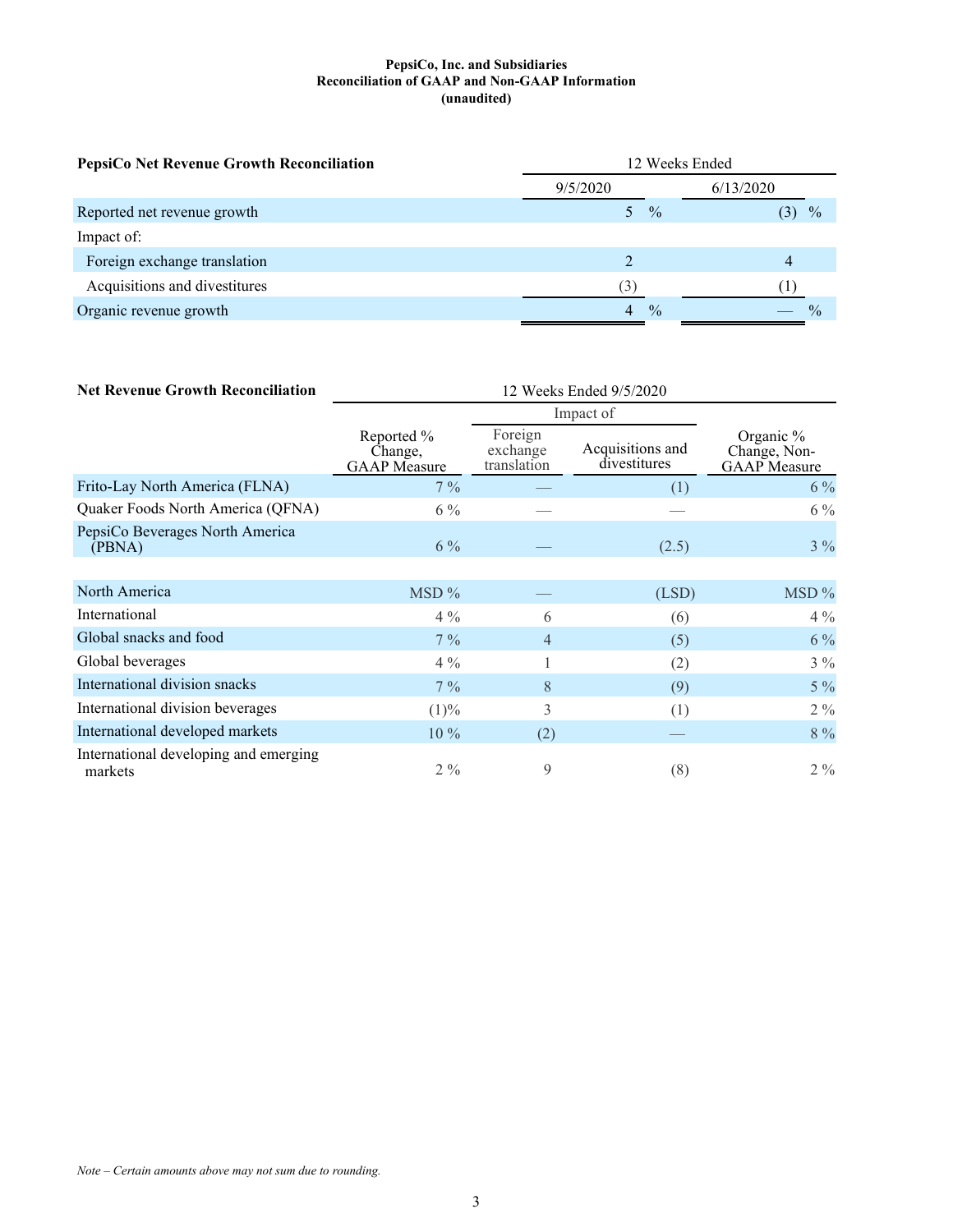#### **PepsiCo, Inc. and Subsidiaries Reconciliation of GAAP and Non-GAAP Information (unaudited)**

| <b>Operating Profit</b><br>Growth<br>Reconciliation |                                          |                                         |                                               | 12 Weeks Ended 9/5/2020                                                               |                                                                    |                                    |                                                                      |
|-----------------------------------------------------|------------------------------------------|-----------------------------------------|-----------------------------------------------|---------------------------------------------------------------------------------------|--------------------------------------------------------------------|------------------------------------|----------------------------------------------------------------------|
|                                                     |                                          |                                         | Impact of Items Affecting<br>Comparability    |                                                                                       |                                                                    | Impact of                          |                                                                      |
|                                                     | Reported<br>% Change,<br>GAAP<br>Measure | Mark-<br>to-<br>market<br>net<br>impact | Restructuring<br>and<br>impairment<br>charges | Inventory<br>fair value<br>adjustments<br>and merger<br>and<br>integration<br>charges | Core<br>% Change,<br>Non-<br><b>GAAP</b><br>Measure <sup>(a)</sup> | Foreign<br>exchange<br>translation | Core<br>Constant<br>Currency<br>% Change,<br>Non-<br>GAAP<br>Measure |
| PepsiCo                                             | $5.5\%$                                  | (3)                                     | (1)                                           |                                                                                       | $3\%$                                                              |                                    | $5\%$                                                                |
| <b>FLNA</b>                                         | $5\%$                                    |                                         | (1)                                           |                                                                                       | $4\%$                                                              |                                    | $4\%$                                                                |
| <b>QFNA</b>                                         | $15\%$                                   |                                         | (2)                                           |                                                                                       | $14\%$                                                             |                                    | 14 %                                                                 |
| <b>PBNA</b>                                         | $9\%$                                    |                                         |                                               | 2                                                                                     | $11\%$                                                             |                                    | 12 %                                                                 |

| <b>Diluted Earnings Per Share (EPS) Growth Reconciliation</b>       | 12 Weeks Ended |               |  |  |
|---------------------------------------------------------------------|----------------|---------------|--|--|
|                                                                     | 9/5/2020       |               |  |  |
| Reported diluted EPS growth                                         | 10             | $\frac{0}{0}$ |  |  |
| Mark-to-market net impact                                           | (3)            |               |  |  |
| Restructuring and impairment charges                                | (2)            |               |  |  |
| Inventory fair value adjustments and merger and integration charges |                |               |  |  |
| Core diluted EPS growth                                             |                | $\frac{0}{0}$ |  |  |
| Impact of foreign exchange translation                              |                |               |  |  |
| Core constant currency diluted EPS growth                           |                | $\frac{0}{0}$ |  |  |

| <b>QFNA Operating Margin Performance Reconciliation</b> | 12 Weeks Ended |     |  |  |
|---------------------------------------------------------|----------------|-----|--|--|
|                                                         | 9/5/2020       |     |  |  |
| Reported operating margin performance                   | 197            | bps |  |  |
| Restructuring and impairment charges                    | (31)           |     |  |  |
| Core operating margin performance                       | 166            | bps |  |  |

*Note – Certain amounts above may not sum due to rounding.*